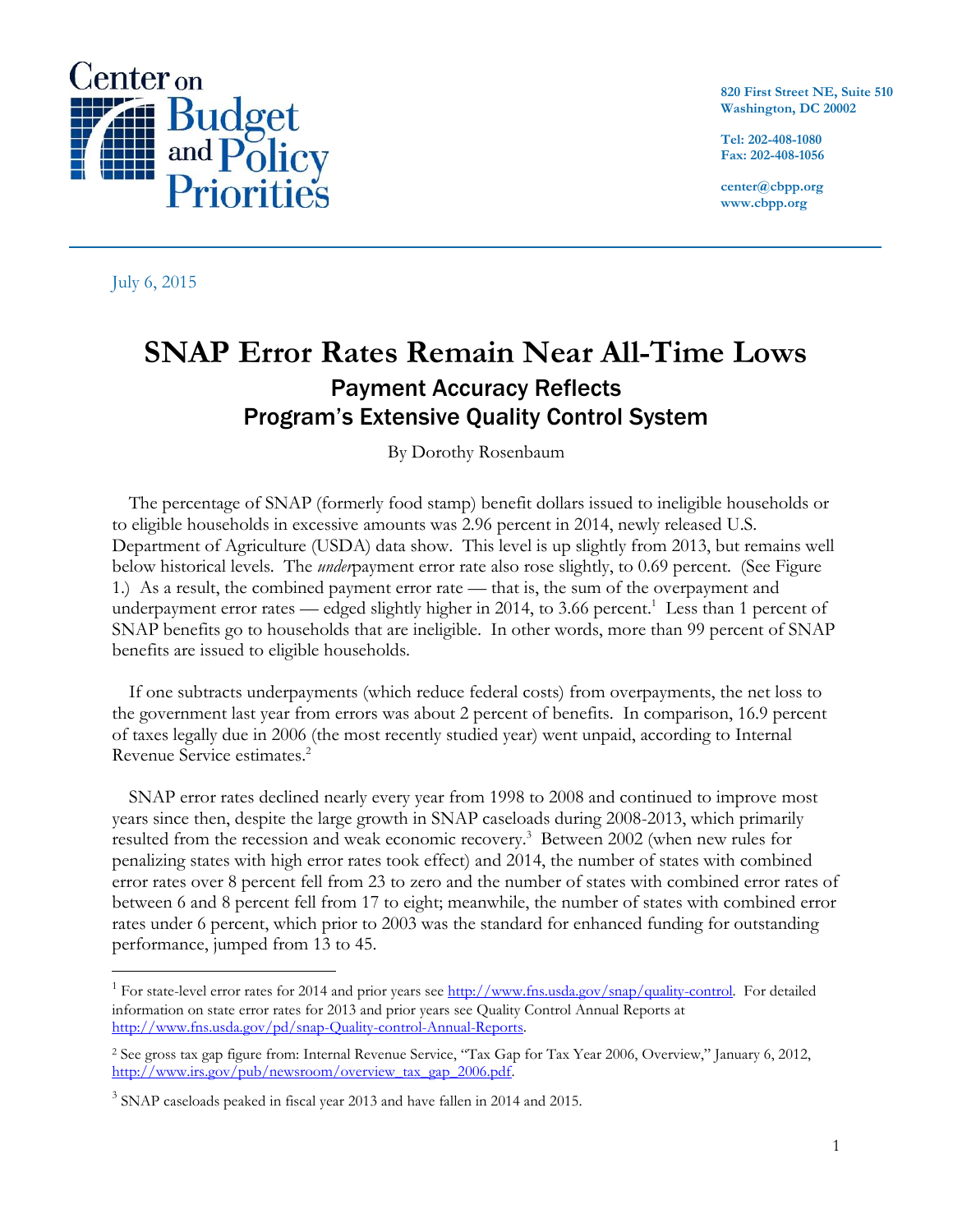FIGURE 1



CENTER ON BUDGET AND POLICY PRIORITIES | CBPP.ORG

It is difficult to disentangle the forces at work across the states — even as error rates have fallen dramatically over the years, in any given year some states' error rates fall and others increase, and 2014 is no exception. Based on preliminary information, there appear to be several reasons for the small increase in SNAP combined payment error rates in 2014.

- First, Congress reduced the "tolerance threshold" for excluding small payment errors from \$50 to \$37 as part of the Farm Bill enacted in 2014 (see box, "2014 Farm Bill Modestly Tightened SNAP Quality Control Rules"). This raised error rates slightly across all states, compared with what they otherwise would have been. This change accounts for about a quarter to a third of the increase in 2014.
- Second, a few of the states with large SNAP issuance saw modest increases in their error rates, which may have stemmed from changes they were making in SNAP program administration. (Eight of the ten largest SNAP states had higher error rates in 2014 than in 2013, including California, Georgia, Illinois, and Massachusetts.) The rollout of new automated systems, as well as other policy and operational changes, may have led these states to temporarily divert their intense focus on SNAP payment accuracy.
- Third, several states that reinstated the three-month time limit on unemployed childless adults in 2014 saw elevated error rates. This policy is extremely complex and difficult to implement accurately. It is likely this is a short-term problem associated with rolling out the time limit in these states' new automated systems. While this was not a large factor in 2014 error rates, as only a handful of states with lower-than-average unemployment rates were required to reinstate the three-month time limit in 2014 (some other states chose to do so), the threemonth time limit will return in most states in 2016 and could be a larger factor in the future.<sup>4</sup>

<sup>&</sup>lt;sup>4</sup> For more information about the time limit see Ed Bolen, "Approximately 1 Million Unemployed Childless Adults Will Lose SNAP Benefits in 2016 as State Waivers Expire," Center on Budget and Policy Priorities, January 5, 2015,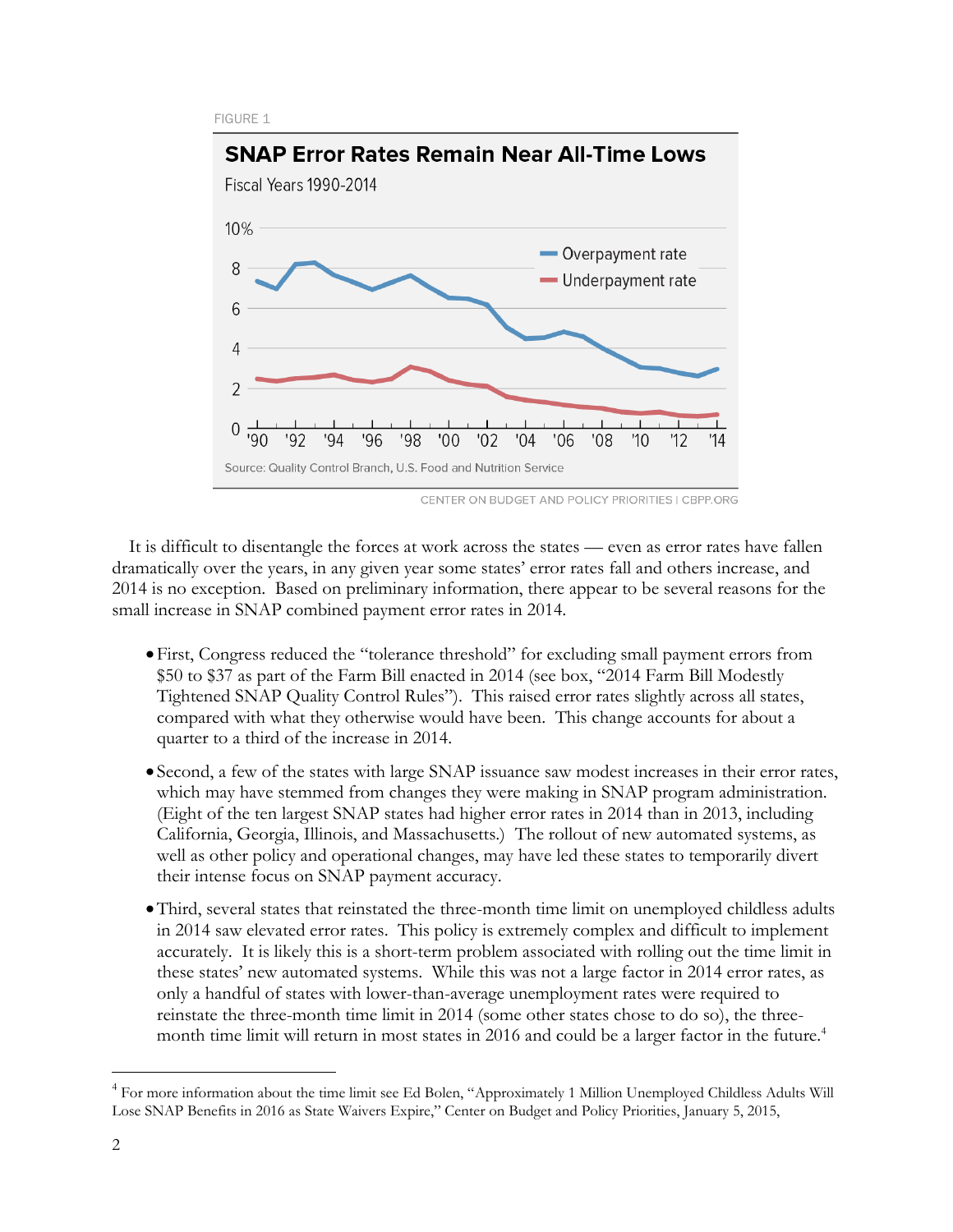Despite the slight increase in SNAP error rates in 2014, the new rates remain very close to the alltime lows established in 2013, and several states saw sizable improvement in their error rates, including Vermont, Kansas, and Rhode Island.

The long-term improvement in SNAP error rates reflects federal and state actions to simplify program administration and improve efficiency while also making SNAP more accessible to eligible households. Even as SNAP has achieved record-low error rates, SNAP participation among eligible people rose from 54 percent in 2002 to 83 percent in 2012.

### 2014 Farm Bill Modestly Tightened SNAP Quality Control Rules

The Agricultural Reform Act of 2014 made three modest changes to SNAP rules on error rates, as well as the bonuses and penalties based on the error rates.

First, it lowered SNAP's "tolerance level" for small errors. To encourage states to focus on the costliest types of errors, SNAP's quality control rules have long had a "tolerance" level below which errors in a household's benefits don't count toward the state's error rate. The 2014 Farm Bill set this tolerance level at \$37 (in monthly benefits in error) for fiscal year 2014, adjusted annually thereafter for inflation. From 2000 to 2009, the tolerance level was set at \$25, with no inflation adjustment. Congress temporarily raised the tolerance level to \$50 in the 2009 Recovery Act to respond to states' concern that the Recovery Act's temporary SNAP benefit increase would raise states' error rates without indicating any deterioration in program administration.

USDA sought to maintain the \$50 tolerance level through regulation, but the Farm Bill overrode that proposal by setting the tolerance level at \$37 (which is what the \$25 from 2000 would be if it had kept pace with inflation) and indexing it thereafter. This change contributed to the modestly higher state error rates in 2014.

Second, the Farm Bill eliminated the Agriculture Secretary's authority to waive certain penalties imposed under the quality control system. States with payment error rates above the national average over several years must implement a correction plan and are assessed monetary penalties. Since state error rates can spike due to changes in policies, technology, the types of households served, or economic conditions, prior SNAP law gave the Secretary the option of waiving a penalty the year it was assessed. The Farm Bill eliminated this authority. The Secretary has not used this authority in recent years, so the change should not have a significant effect on states.

Finally, the Farm Bill requires states receiving SNAP performance bonuses to reinvest them in SNAP to improve technology, administration, and program integrity. Some states had deposited the bonuses into the state general fund, absent clear direction from the federal government. This change ensures that the incentive payments stay in SNAP.

## SNAP's Quality Control System Is Extensive

 $\overline{a}$ 

SNAP, the Supplemental Nutrition Assistance Program, has long had one of the most rigorous systems of any public benefit program to ensure payment accuracy. When policymakers enacted the Improper Payments Act in the early 2000s to establish a framework for federal agencies to reduce improper payments, SNAP was among the few programs to meet its high standards. Emphasis on achieving and maintaining low error rates pervades SNAP's culture. USDA and the states, which administer SNAP under federal guidelines, monitor SNAP error rates throughout the year and share best practices, and a significant number of federal and state personnel are assigned to program

[http://www.cbpp.org/research/food-assistance/approximately-1-million-unemployed-childless-adults-will-lose-snap](http://www.cbpp.org/research/food-assistance/approximately-1-million-unemployed-childless-adults-will-lose-snap-benefits)[benefits.](http://www.cbpp.org/research/food-assistance/approximately-1-million-unemployed-childless-adults-will-lose-snap-benefits)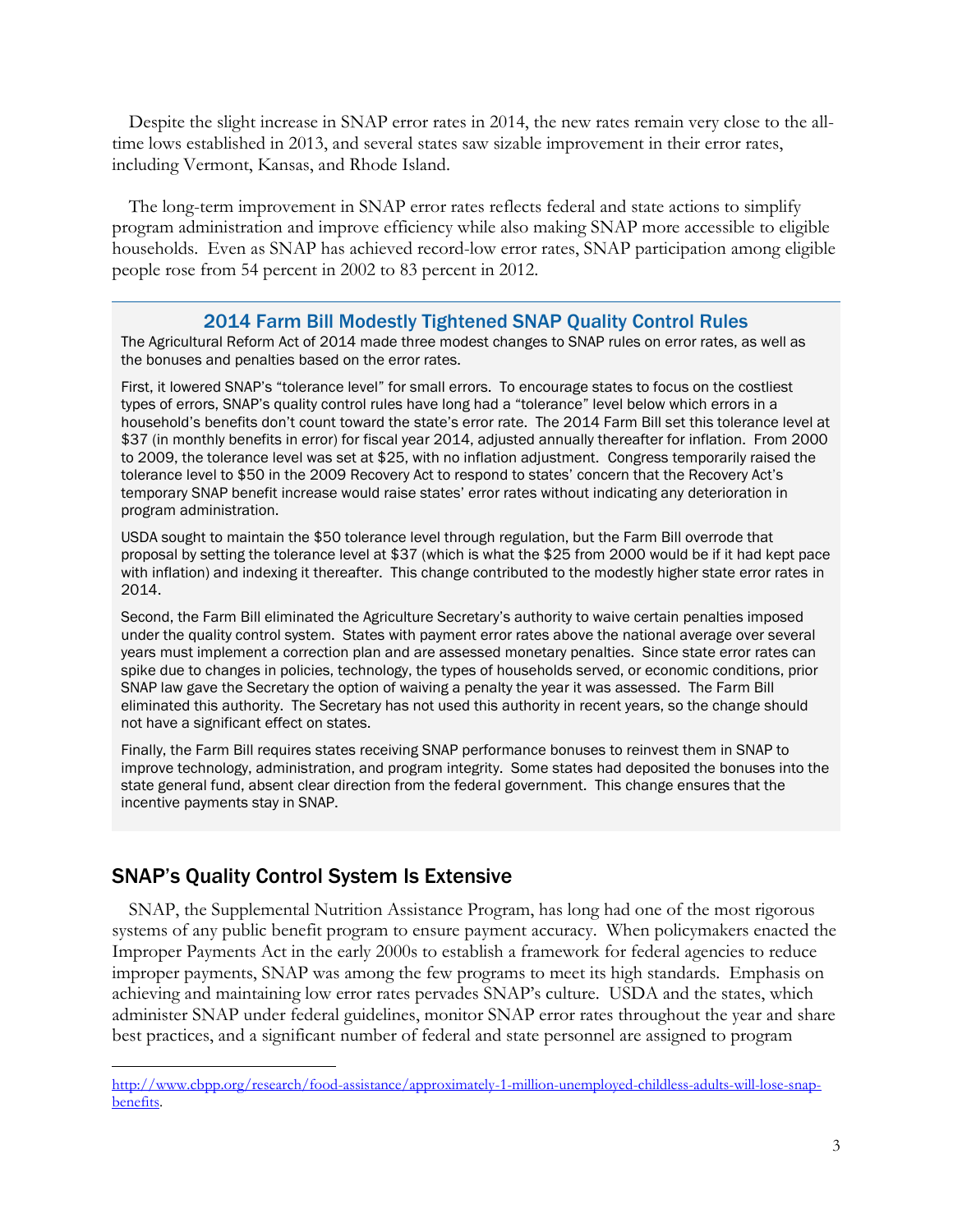integrity.<sup>5</sup> The error rate is the major performance measure for accountability at local and county SNAP offices and even for individual state workers.

States determine SNAP eligibility and benefits based on a household's income, certain deductible expenses, and household characteristics. Households applying for SNAP report their income and other relevant information; a state eligibility worker interviews a household member and verifies the accuracy of the information using data matches, paper documentation from the household, or by contacting a knowledgeable party, such as an employer or landlord. Households must reapply for benefits periodically, usually every six or 12 months, and between reapplications must report income changes that would affect their eligibility.

In addition, the SNAP quality control system requires states each month to select a representative sample of SNAP cases (totaling about 50,000 cases nationally over the year) and have independent state reviewers check the accuracy of the state's eligibility and benefit decisions within federal guidelines. Federal officials then re-review a subsample of the cases to ensure accuracy in the error rates. USDA annually releases state and national error rates based on these reviews. States are subject to fiscal penalties if their error rates are persistently above the national average. The quality control process also is used for awarding certain performance bonuses, as discussed below.

#### Federal Penalties Target States With Persistently High Error Rates

The current system for measuring payment errors has been in place, without significant revision, since the early 1980s. The 2002 Farm Bill, however, significantly revised how USDA assesses fiscal sanctions against states based on their error rates.<sup>6</sup> The current rules focus monetary penalties on a smaller number of states with persistently higher-than-average error rates, instead of a large number of states with minor problems. Previously a state was subject to penalty if its combined error rate exceeded the national average for the year, so roughly half the states were identified as poor performers each year even when error rates were improving nationally. Under the revised rules, states are penalized if, with a high statistical likelihood, their combined payment error rates exceed 105 percent of the national average for two straight years; states that exceed the 105 percent threshold for one year are warned of likely sanctions in the following year unless they improve.<sup>7</sup>

The 2002 changes eased the pressure on states to adopt policies that reduce errors but at the expense of impeding access to the program among eligible households. SNAP participation rates among those eligible rose substantially over the next decade (from 54 percent in 2002 to 83 percent in 2012), even as SNAP achieved record-low error rates.

<sup>&</sup>lt;sup>5</sup> SNAP benefits are federally funded. States and the federal government share SNAP's administrative costs, including certifying eligibility, issuing benefits, and ensuring program integrity.

<sup>&</sup>lt;sup>6</sup> For details on the quality control changes in the 2002 Farm Bill, see, "Food Stamp Overpayment Rate Hits Record Low," Center on Budget and Policy Priorities, July 8, 2003, at [http://www.cbpp.org/archiveSite/4-30-01fs.pdf.](http://www.cbpp.org/archiveSite/4-30-01fs.pdf)

 $^7$  A state's financial penalty is based on the amount by which its combined payment error rate exceeds 6 percent, so states with error rates *over* 105 percent of the national average (with a high degree of statistical likelihood), but *below* 6 percent are not subject to a penalty. Such states, however, are notified that they are at risk of sanction the following year.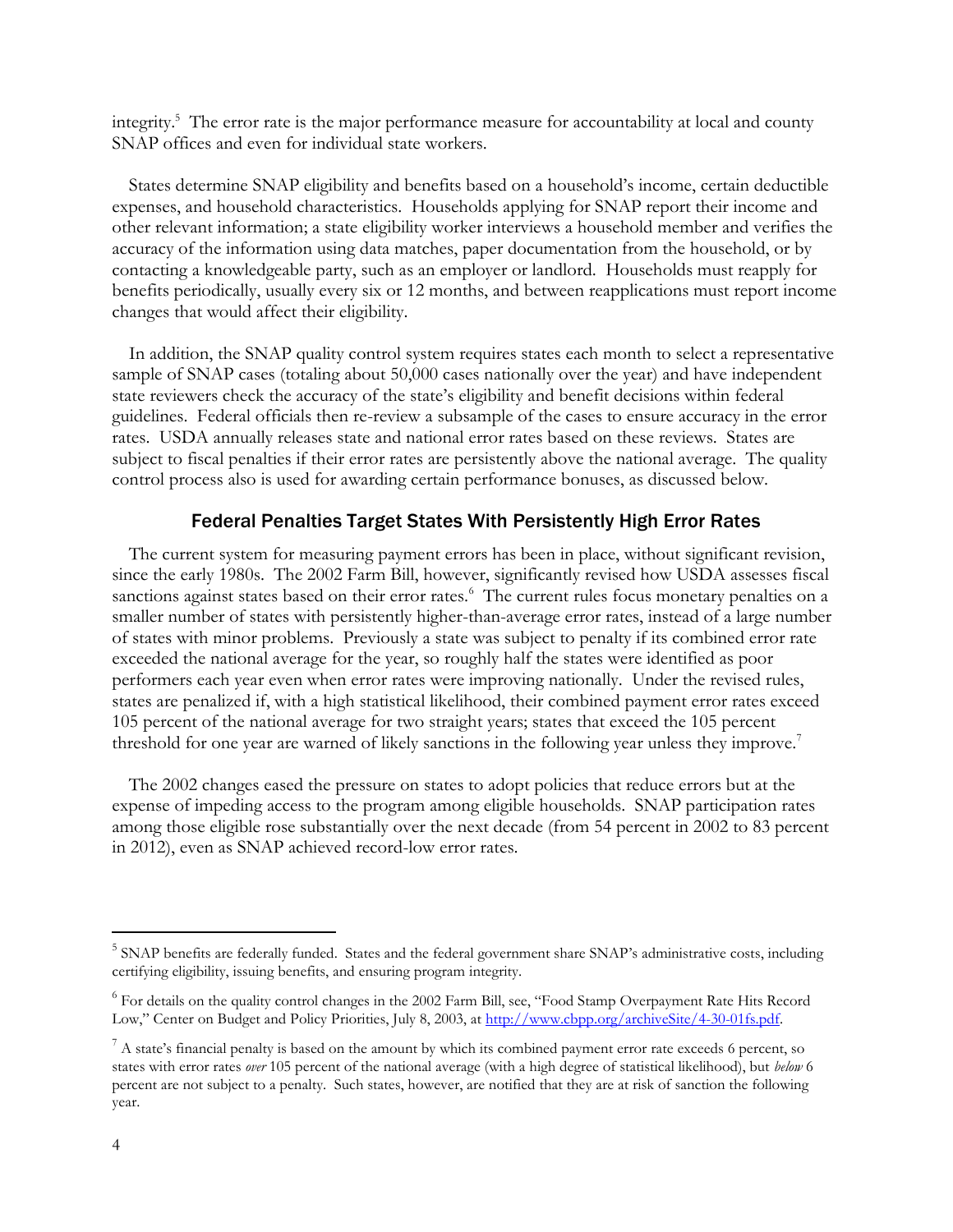SNAP error rates reached all-time lows at the same time that SNAP caseloads grew because of the economic downturn. The number of SNAP households nearly doubled between 2007 (before the recession) and 2013. Over this same period, state and federal administrative costs to certify SNAP eligibility rose by about 30 percent, after accounting for inflation.<sup>8</sup> These increased investments in SNAP administration likely contributed to improved payment accuracy. The fact that states continued to reduce SNAP errors even as their caseloads grew much faster than their administrative funding shows that they have improved their efficiency and operations.

## Combined Error Rate Does *Not* Measure Excessive Federal Spending

USDA issues three SNAP payment error rates. The *overpayment error rate* counts benefits issued to ineligible households or to eligible households in excess of what program rules direct. The *underpayment error rate* measures errors in which eligible, participating households received smaller benefits than program rules direct. The *combined payment error rate* is the sum — not the net — of the overpayment and underpayment error rates.

Thus, for example, a state with a 3 percent overpayment error rate and a 1 percent underpayment error rate would have a combined error rate of 4 percent, even though the net loss to the federal government from errors in that state's program (that is, the benefits lost through overpayments minus those saved by underpayments) would be only 2 percent.<sup>9</sup> And even the 2 percent net figure overstates the federal cost of SNAP errors, since it doesn't account for the benefits that eligible households didn't collect due to improper denials and terminations. Thus, while media reports (and some policymakers) sometimes treat the combined error rate as a measure of excessive federal spending, it isn't.

Relatively few SNAP errors represent dishonesty or fraud on the part of recipients, such as lying to eligibility workers to get benefits. By its very nature, fraud is difficult to measure accurately, but the overwhelming majority of SNAP errors appear to result from honest mistakes by recipients, eligibility workers, data entry clerks, or computer programmers. States report that half of all overpayments and almost 90 percent of underpayments in recent years were their fault; most others resulted from innocent errors by households.<sup>10</sup> SNAP has numerous anti-fraud measures in place, including sophisticated computer matches to detect unreported earnings, extensive requirements that households applying for or seeking to continue receiving SNAP prove their eligibility, and administrative and criminal enforcement mechanisms.

<sup>&</sup>lt;sup>8</sup> Administrative costs are from U.S. Department of Agriculture, Food and Nutrition Service, "SNAP State Activity Reports," [http://www.fns.usda.gov/pd/snap-state-activity-reports.](http://www.fns.usda.gov/pd/snap-state-activity-reports) We include "Certification Costs," "ADP Development Costs," and "ADP Operations Costs." The latter two categories are the costs states incur for the computer systems they use to determine eligibility.

<sup>9</sup> To be sure, these savings are not sought or desired by either federal or state agencies. But in calculating the net cost to the federal government of errors, or the difference between the actual cost of the program and what it would cost in the absence of errors, the value of benefits not provided due to underpayments must be subtracted.

<sup>10</sup> USDA, SNAP Quality Control Annual Reports, available at<http://www.fns.usda.gov/pd/snap-reports#qc-annual> an[d http://www.fns.usda.gov/snap/qc/pdfs/SNAP\\_QC\\_2013.pdf,](http://www.fns.usda.gov/snap/qc/pdfs/SNAP_QC_2013.pdf) pp. 31-41. In fiscal year 2014, 90 percent of all overpayments that states established were classified as non-fraud. Some of these were innocent errors by households; others were mistakes the states themselves made. See, USDA, SNAP State Activity Report, Fiscal Year 2014, [http://www.fns.usda.gov/sites/default/files/FY14%20State%20Activity%20Report.pdf,](http://www.fns.usda.gov/sites/default/files/FY14%20State%20Activity%20Report.pdf) p. 32.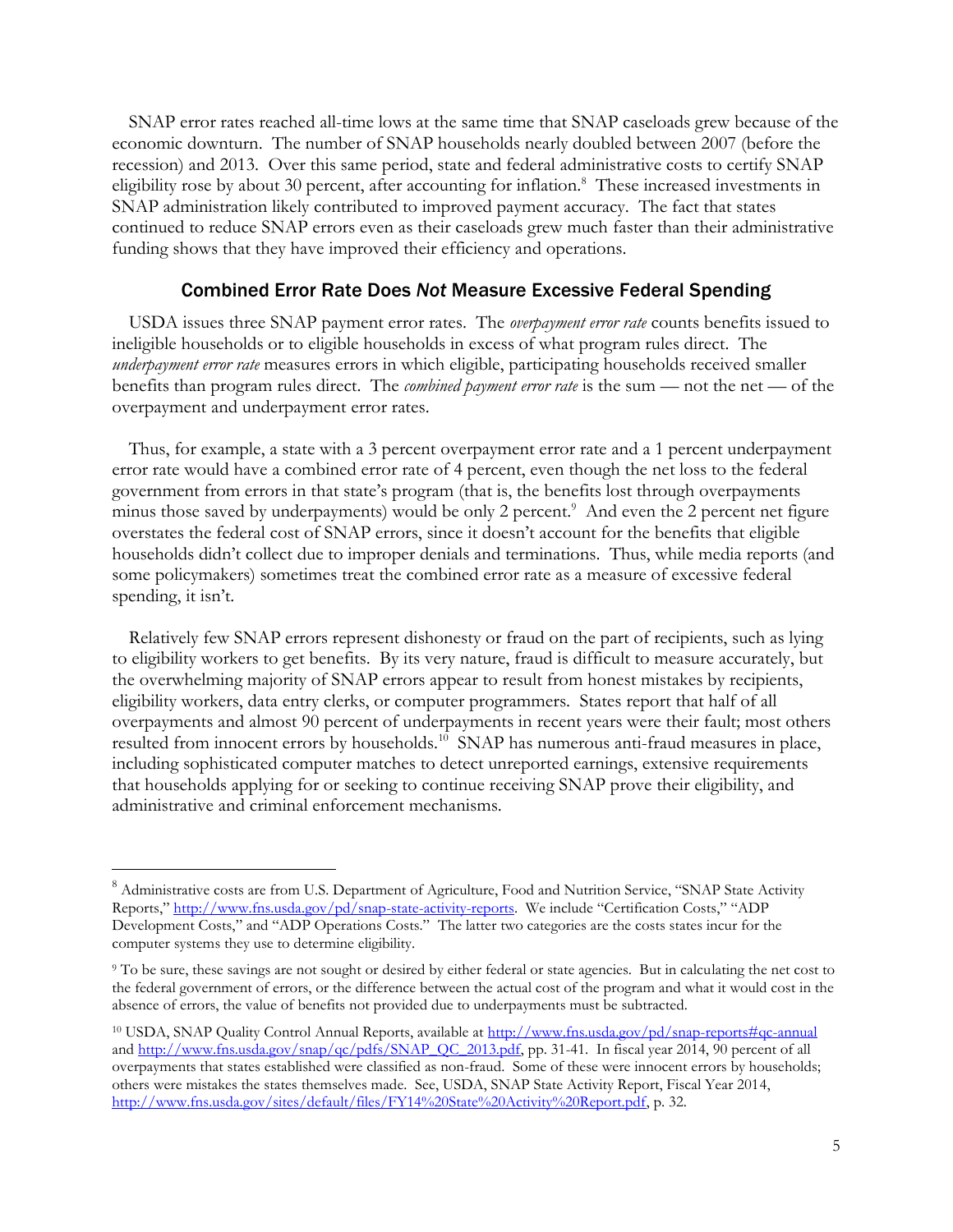It should be noted that an overpayment is counted in a state's error rate whether or not the overpaid benefits are collected back from households. In fiscal year 2014, states collected about  $$340$  million in overissued benefits.<sup>11</sup>

#### Drop in Errors Has Been Widespread

For 2014, USDA imposed fiscal sanctions on five states and identified 13 others as poor performers at risk of fiscal sanctions the following year. Because the sanctions are tied to the national average error rate, which has dropped significantly in recent years, most of these states would not have been considered poor performers in the past. In fact, ten of them (Arkansas, Arizona, Connecticut, Illinois, Massachusetts, New Hampshire, New York, North Carolina, Oklahoma, and Rhode Island) have combined error rates below 6 percent, which prior to the 2002 Farm Bill would have qualified them for *enhanced* funding for *exceptional* performance.<sup>12</sup>



CENTER ON BUDGET AND POLICY PRIORITIES | CBPP.ORG

Between 2002 (before the new sanction rules went into effect) and 2014, the number of states with combined error rates over 8 percent fell from 23 to zero and the number of states between 6 and 8 percent fell from 17 to eight; meanwhile, the number of states with combined error rates *under*

<sup>&</sup>lt;sup>11</sup> SNAP State Activity Report, Fiscal Year 2014, p. 36.

 $12$  The other eight states USDA identified as poor performers in 2014 (with error rates at or above 6 percent) are the District of Columbia, Georgia, Guam, Kentucky, Minnesota, Montana, Nevada, and New Mexico.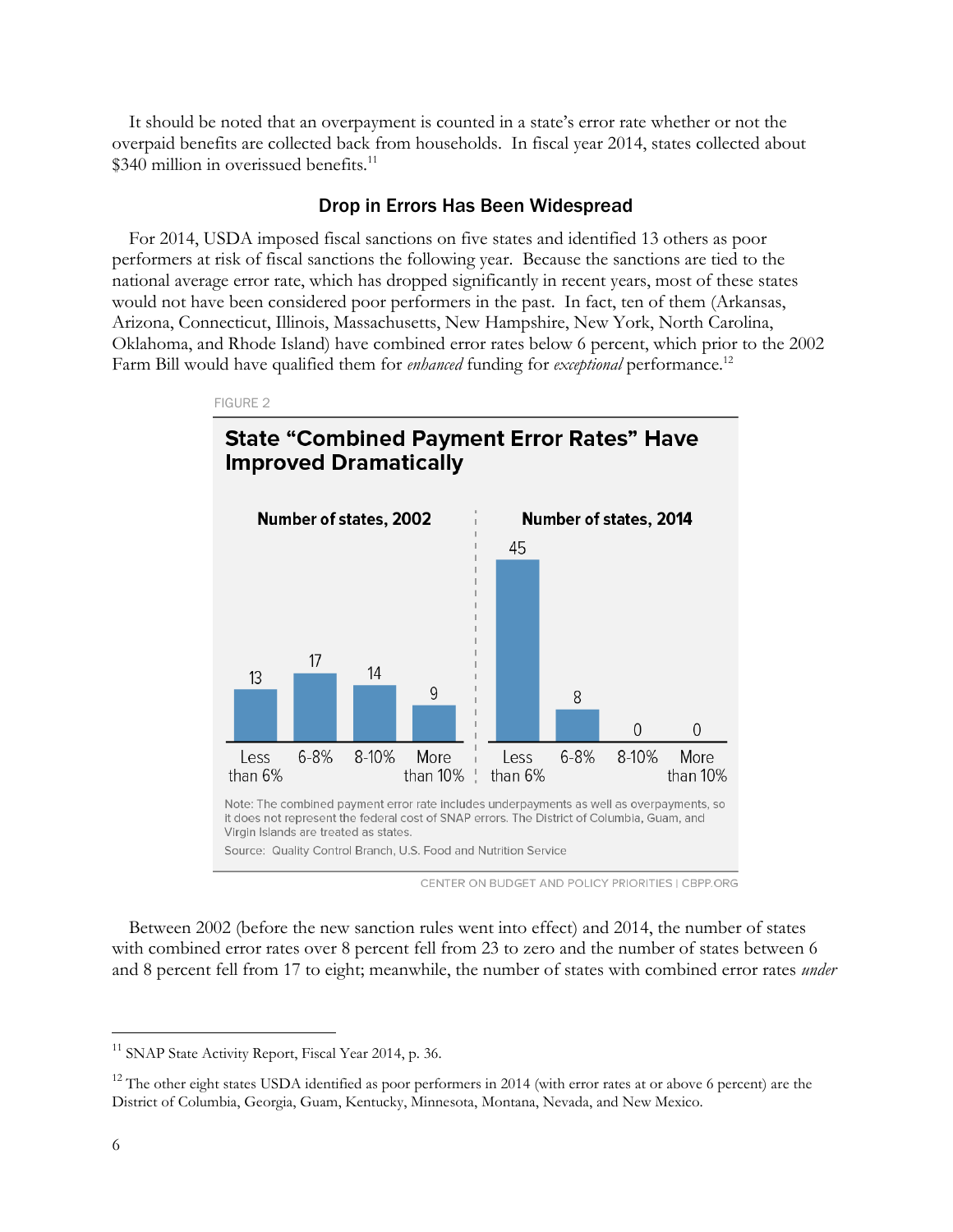6 percent jumped from 13 to 45. (See Figure 2.) Only one state (Wyoming) had a combined payment error rate in 2014 that was substantially higher than in 2002.<sup>13</sup>

The large drop in state error rates has dramatically raised the bar for enhanced funding. In 2002, the 13 states that received enhanced funding had an average combined payment error rate of 4.6 percent; in 2014, the ten states that received bonuses based on low or most improved payment error rates had an average combined payment error rate of just 1.6 percent.

#### High Improper Benefit Denials Raise Concerns

USDA also informed states of their "case and procedural error rates" (CAPERs), which measure whether the state properly denied, suspended, or terminated SNAP benefits to certain households and properly notified those households of its decision.<sup>14</sup> USDA and states in 2012 implemented new procedures for these error rates, which now hold states more accountable for the timeliness, accuracy, and clarity of the notices states send to households regarding their decision.

Nationally, in 2014 over one-quarter of states' actions to deny or terminate SNAP benefits were found to be improper. Eight states' CAPERs approached or exceeded 50 percent.<sup>15</sup> The CAPER is not directly comparable to the overpayment and underpayment error rates. It is based on a separate state sample of denials, suspensions, and terminations, and the review of the state's decision is not as rigorous as for the payment errors. USDA does not assess or report whether the household was ineligible for a reason other than the reason given by the state or the amount of benefits that improperly denied households would have received. Also, states are not penalized for persistently high CAPERs (though they can receive a performance bonus for low or improving CAPERs, as discussed below). Nonetheless, the high CAPERs in many states raise concern.

## Recent Decline in Error Rates Reflects Both State and Federal Actions

The significant drop in SNAP error rates over the past decade likely reflects a combination of state and federal actions. In the early 2000s states began taking advantage of various options, created by federal legislation and regulation, to simplify administration and lower their exposure to quality control errors. Options such as simplifying reporting rules, providing transitional benefits to households leaving cash assistance, aligning income and asset rules with other programs, and raising the asset test have helped states streamline program administration, thereby reducing errors in eligibility and benefit calculations, while improving access to SNAP at the same time.

In addition, many states have improved coordination between their quality control and certification staff to properly identify the root causes of errors and modify policies and procedures to address problems as they arise. In particular, states have placed greater emphasis on reviewing each error, clarifying or changing policies that may lead to inadvertent errors, and enhancing training of eligibility workers to ensure consistent application of policy and procedures.

<sup>&</sup>lt;sup>13</sup> Several other states had error rates in 2014 that were slightly higher than in 2002, but by about one percentage point or less.

<sup>&</sup>lt;sup>14</sup> The CAPER, which replaced what was known as the "negative error rate," is separate from the underpayment error rate, which covers cases where states gave some benefits but not as much as the household should have received under SNAP rules.

<sup>&</sup>lt;sup>15</sup> The eight states are Arizona, Colorado, Georgia, Guam, New Jersey, New Mexico, Nevada, and North Carolina.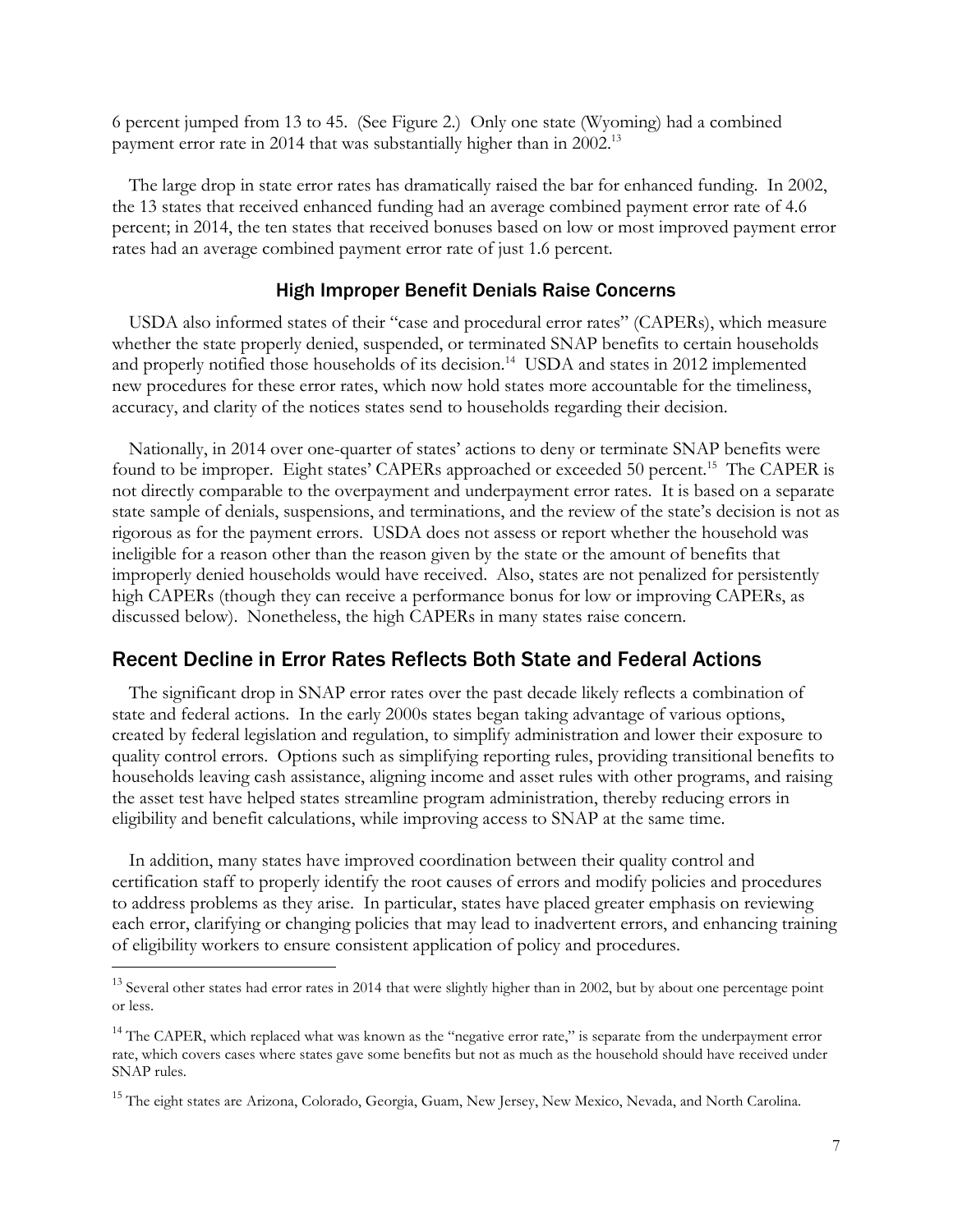States also have made use of improved technology to upgrade their eligibility systems and introduce electronic document management systems, both of which can limit human error. And they have made greater and more efficient use of electronic data matching to verify information that households provide.

## "Trafficking" of SNAP Also Down Substantially

Another area of program integrity in which SNAP has made considerable improvements is trafficking, or the sale of SNAP benefits for cash, which violates federal law. USDA has cut trafficking by three-quarters over the past 15 years. Only 1 percent of SNAP benefits are trafficked.

A key tool in reducing trafficking has been the replacement of food stamp coupons with electronic debit cards like the ATM cards that most Americans carry in their wallets, which recipients can use in the supermarket checkout line only to purchase food.

Sophisticated computer programs monitor SNAP transactions for patterns that may suggest abuse; federal and state law enforcement agencies are then alerted and investigate. Retailers or SNAP recipients who defraud SNAP by trading their benefit cards for money or misrepresenting their circumstances face criminal penalties.

Over the years, USDA has sanctioned thousands of retail stores for not following federal requirements. In fiscal year 2014, USDA permanently disqualified over 1,500 SNAP retailers for program violations and imposed sanctions, through fines or temporary disqualifications, on another 632 stores.<sup>a</sup>

USDA also partners with state SNAP agencies to combat trafficking. In 2014, USDA provided over \$5 million to states to use technology to identify possible fraudulent activity and to increase the number of trafficking investigations. The 2014 Farm Bill funded \$7.5 million for states to create or improve technology systems designed to prevent, detect, and prosecute trafficking. USDA recently issued the "Request for Applications" for these grants. See:

[http://www.fns.usda.gov/sites/default/files/Recipient\\_Integrity\\_Information\\_Technology\\_Grant\\_RFA\\_FINAL](http://www.fns.usda.gov/sites/default/files/Recipient_Integrity_Information_Technology_Grant_RFA_FINAL_-_5-19-2015.pdf) [\\_-\\_5-19-2015.pdf](http://www.fns.usda.gov/sites/default/files/Recipient_Integrity_Information_Technology_Grant_RFA_FINAL_-_5-19-2015.pdf)

While individual cases of SNAP fraud sometimes receive widespread news coverage, it is important to remember that they have come to light because the offenders have been caught, evidence that states and USDA are combating fraud.

aUSDA, "SNAP Retailer Management Annual Report, 2014, [http://www.fns.usda.gov/sites/default/files/snap/2014-](http://www.fns.usda.gov/sites/default/files/snap/2014-SNAP-Retailer-Management-Annual-Report.pdf) [SNAP-Retailer-Management-Annual-Report.pdf](http://www.fns.usda.gov/sites/default/files/snap/2014-SNAP-Retailer-Management-Annual-Report.pdf).

Finally, states and USDA have focused on improved "business processes" to more efficiently manage the certification process. For decades human services agencies used a caseworker-based approach where each household had a dedicated social worker who interviewed a household member in person, collected documentation, and processed eligibility. Many states are now moving to "tasked-based" systems with more standardized processes in which individual staff focus on completing specific steps in the certification process. The goal is to increase efficiency by removing bottlenecks and having staff "touch" each case fewer times.

As part of these efforts, states have improved their ability to assess cases so that they spend less time on simpler cases (such as households with more stable income sources, like Social Security, or those temporarily without income because of unemployment) and more time on harder cases (such as households with fluctuating wages, self-employment income, or complex out-of-pocket medical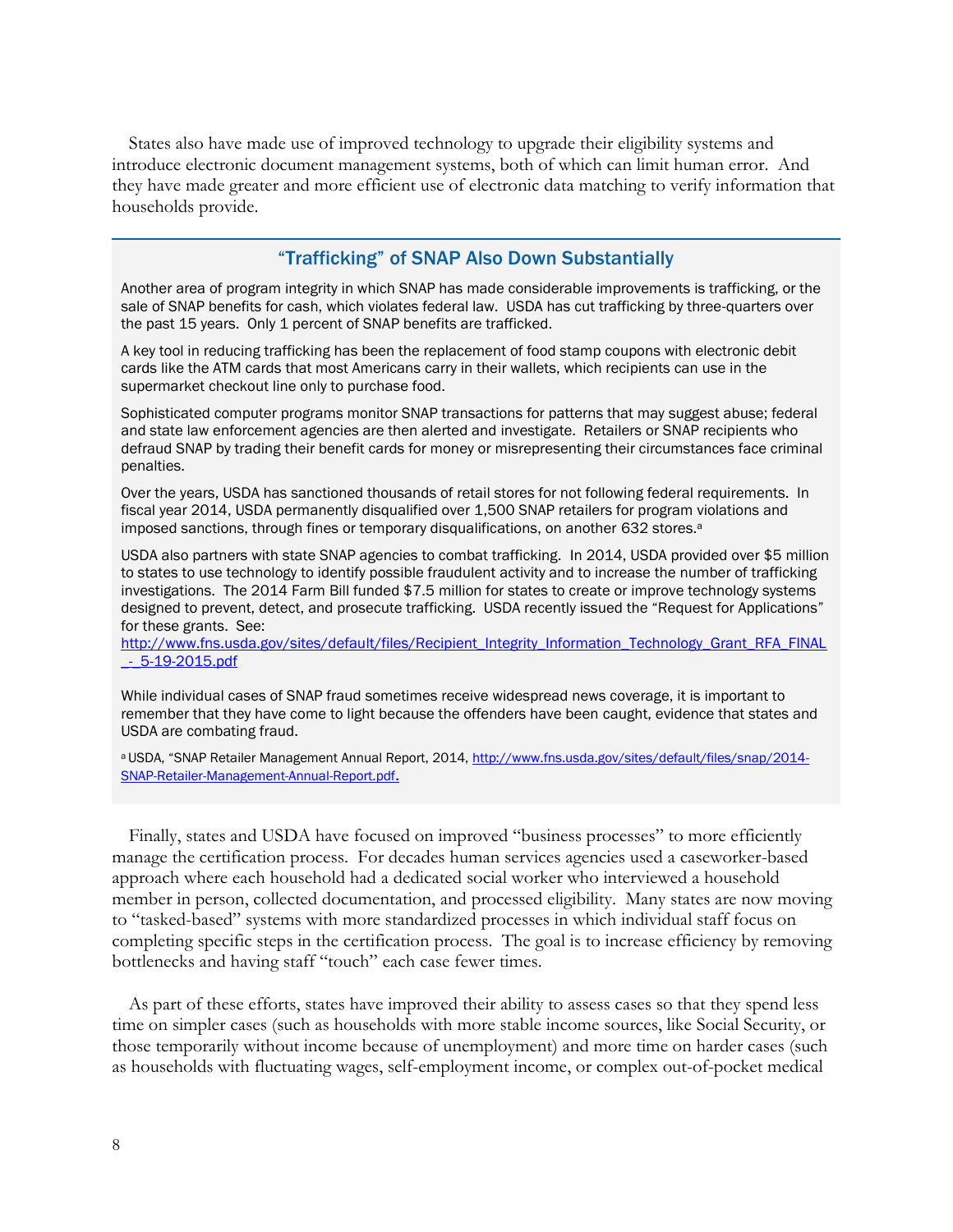expenses.)<sup>16</sup> Under the old model, every household had an hour (or longer) in-person interview, which was not necessary in every instance. These changes have helped states identify more errorprone cases and address the issues most likely to result in errors.

Two less tangible factors may also contribute to states' improving performance. The first is USDA's consistent emphasis on payment accuracy and program integrity; state error rates are still the primary measure of state performance in administering SNAP and the only one to which fiscal penalties apply. The second is a likely snowball effect across the states: when many states, especially large states, lower their error rates, they share their best practices with other states and their success motivates other states to follow suit.

## Encouraging States to Reduce Errors *and* Improve Access

Leading up to the 2002 Farm Bill, a consensus emerged among states, advocacy groups, USDA, and other policymakers that SNAP's error rate system encouraged states to lower error rates in ways that often made it harder for eligible families to obtain SNAP benefits.

The system measured *only* how well states performed with respect to payment accuracy. This had a perverse effect: states that made it harder for eligible working-poor families to participate in SNAP often were rewarded with bonuses because their error rates were relatively low. (Working-poor families' incomes often fluctuate depending on their hours of work, amount of overtime, loss of work due to sick days, and so on. As a result, it is harder for states to determine SNAP benefit levels for working-poor families with precise accuracy, making such families more "error prone.") In contrast, states that tried to reach all eligible households, including those with more complex circumstances like the working poor, were more likely to have high error rates and thus face fiscal sanctions.

The 2002 Farm Bill established a more balanced program accountability system. While maintaining the strong focus on program integrity and low error rates, it also measures how well states serve eligible households and act promptly when eligible households apply for assistance. Specifically, USDA awards \$48 million in state performance bonuses each year to the top and the most improved state performers across four measures:<sup>17</sup>

- **Payment accuracy** (\$24 million): as measured through the combined payment error rates, discussed above.
- **Case and procedural error rate** (\$6 million): also discussed above, the CAPER measures the appropriateness of state actions in denying, suspending, or terminating SNAP benefits.

<sup>&</sup>lt;sup>16</sup> Households containing wage earners historically have had higher error rates than those that rely solely on public assistance, Supplemental Security Income, or Social Security. This is because many low-wage workers experience fluctuations in their earnings because of changing jobs or being asked to work a different number of hours week-toweek or month-to-month. If eligibility workers fail to adjust their benefit levels correctly each time, an over- or underpayment is likely to result. By contrast, welfare payments typically come in the same amount each month. (Moreover, since the government initiates any changes, states can plan for them in calculating recipients' SNAP allotments.)

<sup>&</sup>lt;sup>17</sup> Recent performance bonus awards are available at [http://www.fns.usda.gov/snap/snap-program-improvement.](http://www.fns.usda.gov/snap/snap-program-improvement)